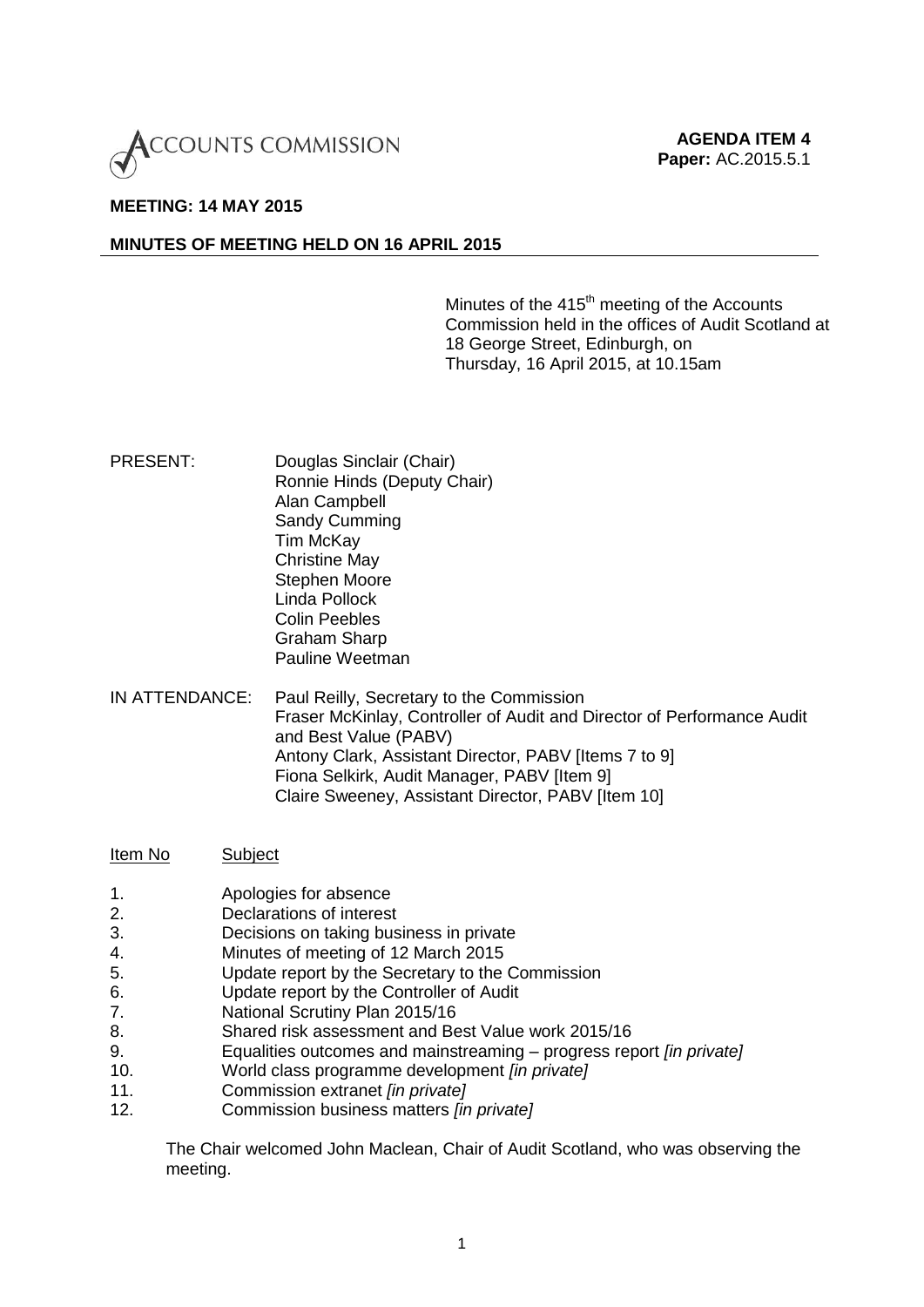# 1. Apologies for absence

It was noted that apologies for absence had been received from Colin Duncan.

# 2. Declarations of interest

The following declarations of interest were made:

- Christine May, in item 5, as Vice-Chair of Fife Cultural Trust.
- Linda Pollock, in item 7, as a member of the board of the Care Inspectorate.

# 3. Decisions on taking business in private

It was agreed that items 9 to 12 should be taken in private as they contained draft reports and confidential issues.

4. Minutes of meeting of 12 March 2015

The minutes of the meeting of 12 March 2015 were submitted and approved, subject to, noting, in relation to paragraph 1, that apologies for absence from Colin Peebles had been noted.

# 5. Update report by the Secretary to the Accounts Commission

The Commission considered a report by the Secretary to the Commission providing an update on significant recent activity relating to local government and issues of relevance or interest across the wider public sector.

During discussion the Commission:

- noted advice from the Secretary that:
	- o in paragraph 15, first sentence, "Commission" should read "Committee".
	- o in paragraph 54, fourth sentence, "205" should read "20%" and ""finding" should read "target funding proportions".
	- o in relation to paragraph 33 (COSLA conference), the Commission would address in its stakeholder engagement strategy how it engages with those councils that have left COSLA.
- Noted thanks from the Chair to Graham Sharp and Pauline Weetman for briefing the Public Audit Committee on 1 April on the Commission's report *Borrowing and treasury management in councils*.

Thereafter the Commission agreed to note the report.

# 6. Update report by the Controller of Audit

The Controller of Audit provided a verbal update on his recent activity including meetings and discussions with stakeholders.

# 7. National Scrutiny Plan 2015/16

The Commission considered a report by the Director of Performance Audit and Best Value introducing the National Scrutiny Plan for Local Government 2015/16 and its related commentary report. The report outlined the outcomes of the recent shared risk assessment process in each of Scotland's 32 councils.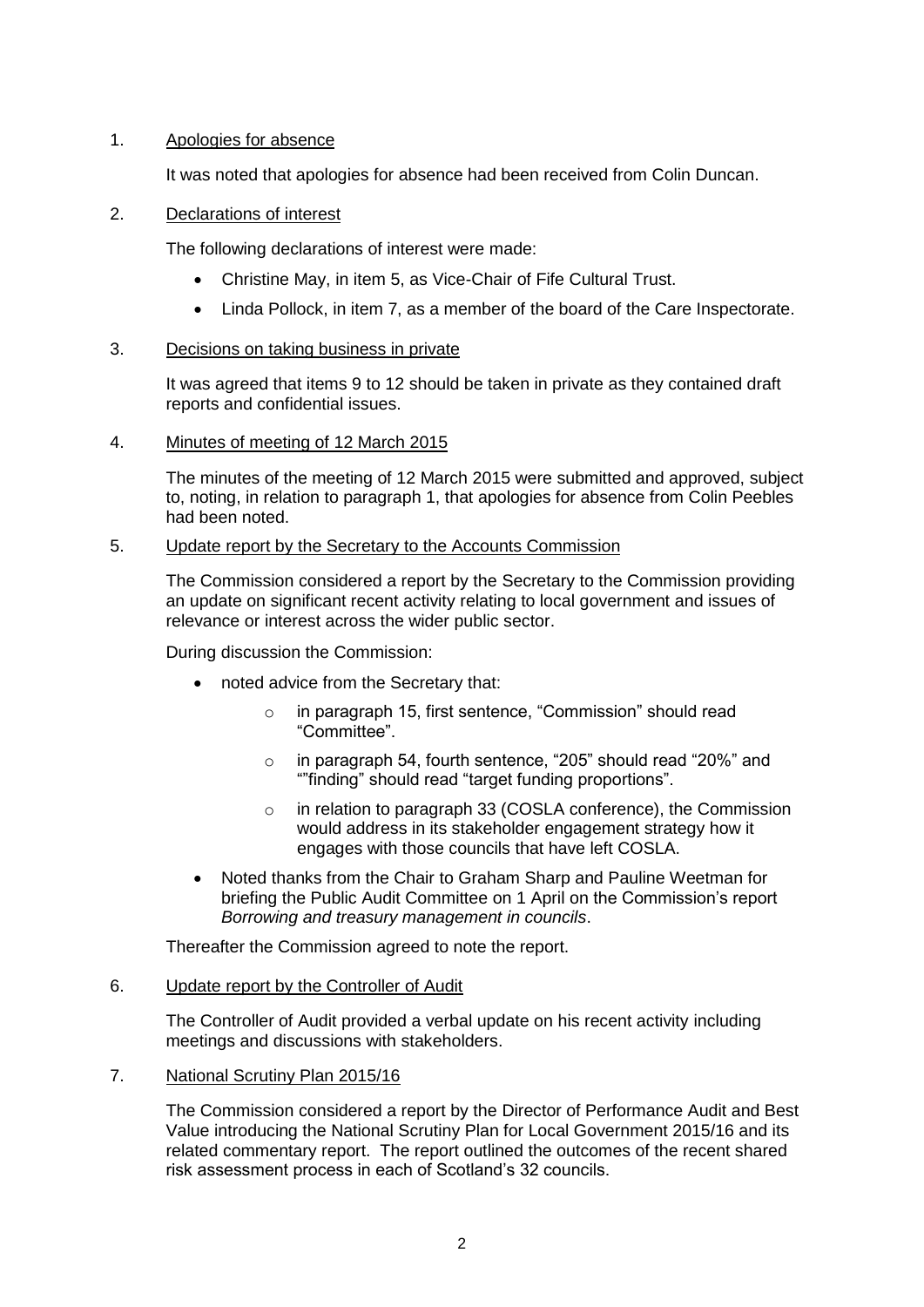Following discussion, the Commission agreed:

- To endorse the National Scrutiny Plan 2015/16 and the commentary report.
- That future publications incorporate:
	- $\circ$  in the Plan, a clearer depiction of the Commission's role in reporting.
	- o in the commentary report, a clearer depiction of the role of the annual audit.

### 8. Shared risk assessment and Best Value work 2015/16

The Commission considered a report by the Director of Performance Audit and Best Value, reporting on the shared risk assessment (SRA) process and setting out proposed Best Value related audit work arising from the SRA process.

Following discussion, the Commission agreed:

- To endorse the proposed Best Value audit activity arising from the recent SRA process.
- To note the proposal to bring the Moray Council Best Value follow-up audit report to the Commission's September 2015 meeting.

### 9. Equalities outcomes and mainstreaming – progress report *[in private]*

The Commission agreed that this item be held in private to allow it to consider a draft report.

The Commission considered a report by the Secretary to the Commission introducing a draft report setting out the progress by the Commission in relation to fulfilling its duties under the Equality Act 2010.

During discussion, the Commission agreed:

A number of changes to the draft report.

*Action: Chair of Audit Scotland Diversity and Equalities Steering Group*

 That a sub-group, consisting of Sandy Cumming, Christine May and Pauline Weetman, be established to consider how the Commission responds to the Scottish Government's 50/50 by 2020 plan, a pledge to make public appointments within public bodies more diverse.

*Action: Secretary*

- To note advice from the Secretary about the potential of diversity and equalities featuring appropriately in the ongoing review by the Commission of its approach to auditing Best Value.
- To approve the draft report and proposals for publication.

*Action: Secretary*

### 10. World Class programme development *[in private]*